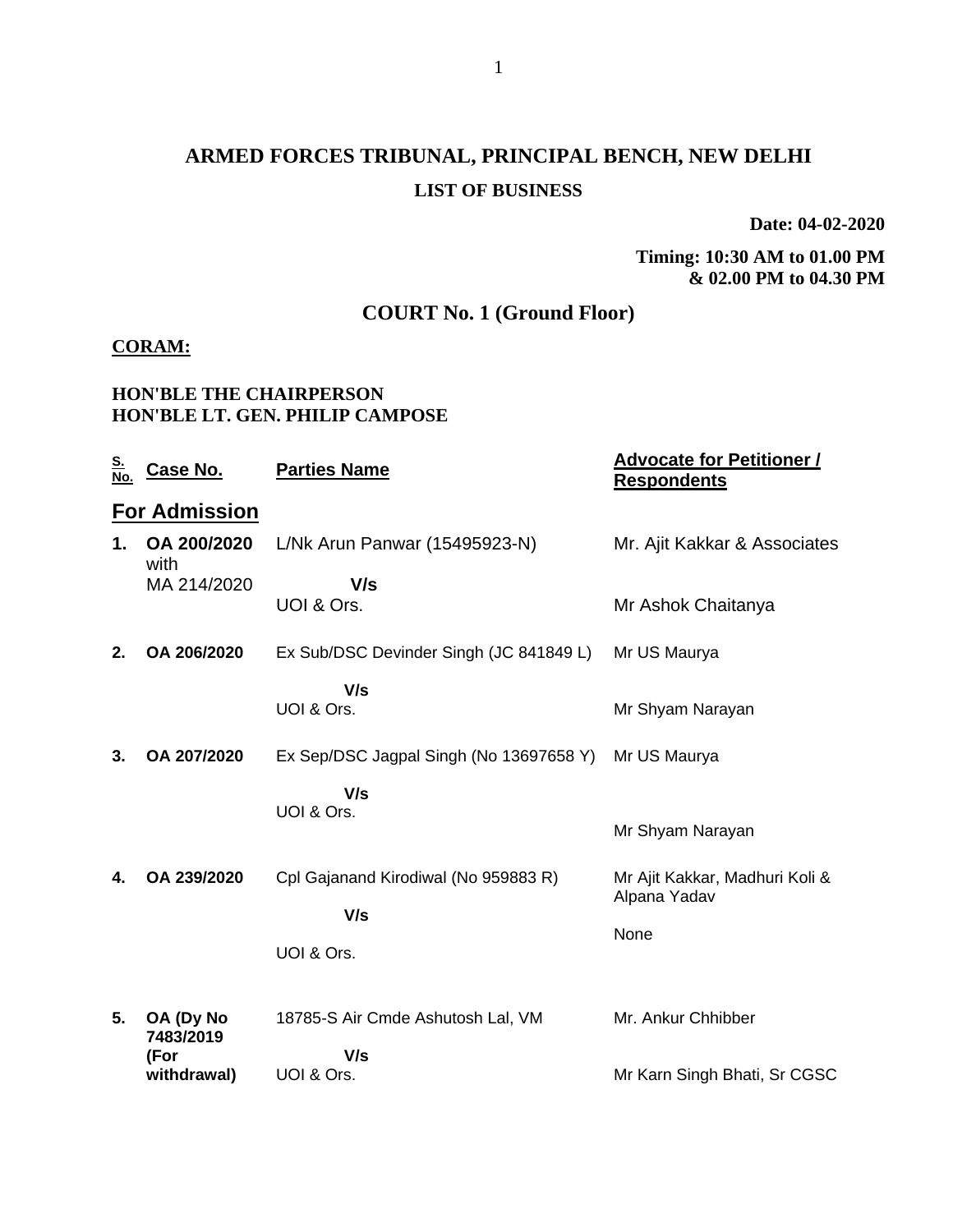|    | <b>For Execution</b>             |                                                                |                                                                              |
|----|----------------------------------|----------------------------------------------------------------|------------------------------------------------------------------------------|
| 6. | in                               | <b>MA 1939/2019</b> Ex Col RM Sharma (Retd) (IC 28420W)        | In Person                                                                    |
|    | TA 192/2009                      | V/s                                                            |                                                                              |
|    |                                  | UOI & Ors                                                      | Mr VS Tomar                                                                  |
| 7. | & MA                             | <b>MA 2086/2019</b> Wg Cdr VS Tomar (No 14524 K) (Retd)<br>V/s | Mr Ajai Bhalla                                                               |
|    | 2900/2019<br>in<br>OA 1025/2018  | UOI & Ors                                                      | Mr Karan Singh Bhati, Sr CGSC<br>for R 1 & 5, Mr. SP Sharma for R<br>$2 - 4$ |
|    | <b>For Orders</b>                |                                                                |                                                                              |
| 8. | MA 2996/2019<br>in.              | IC 60782L Lt Col Akhilesh Kumar                                | Mr Indra Sen Singh & Shakti Jaidwal                                          |
|    | OA 158/2018                      | V/s<br>UOI & Ors                                               | Mr. Tarunvir Singh Khehar                                                    |
| 9. | MA 261/2020                      | No 4171755P Nk Manohar Singh                                   | Mr Ajay Yadav                                                                |
|    | ın<br>OA 1075/2018               | V/s<br>UOI & Ors                                               | Mr Arvind Patel                                                              |
|    | 10. MA 271/2020<br>in            | Ex Rect Manohar Lal (No 14483587 K)                            | Mr RK Rastogi                                                                |
|    | OA 1653/2017                     | V/s<br>UOI & Ors                                               | Mr SD Windlesh                                                               |
|    | <b>For Hearing</b>               |                                                                |                                                                              |
|    |                                  | 11. OA 1990/2019 Sep Bablu Singh (No 1470742 F)                | Mr Mohan Kumar & Associates                                                  |
|    |                                  | V/s<br>UOI & Ors.                                              | Mr. Neeraj, Sr. CGSC                                                         |
|    |                                  | 12. OA 2045/2019 JC-588702F Sub Jay Kishor Mishra              | Ms. Archana Ramesh                                                           |
|    |                                  | V/s<br>UOI & Ors.                                              | Mr. Jyotsna Kaushik                                                          |
|    | <b>For Final Hearing</b>         |                                                                |                                                                              |
|    | 13. OA 914/2019<br>with          | Maj Kasi Vishwanath (MS 17654 A)                               | Mr Nikhil Palli & Pranav Chadha                                              |
|    | MA 1561/2019<br>& MA<br>273/2020 | V/s<br>UOI & Ors.                                              | Mr Rajeev Kumar                                                              |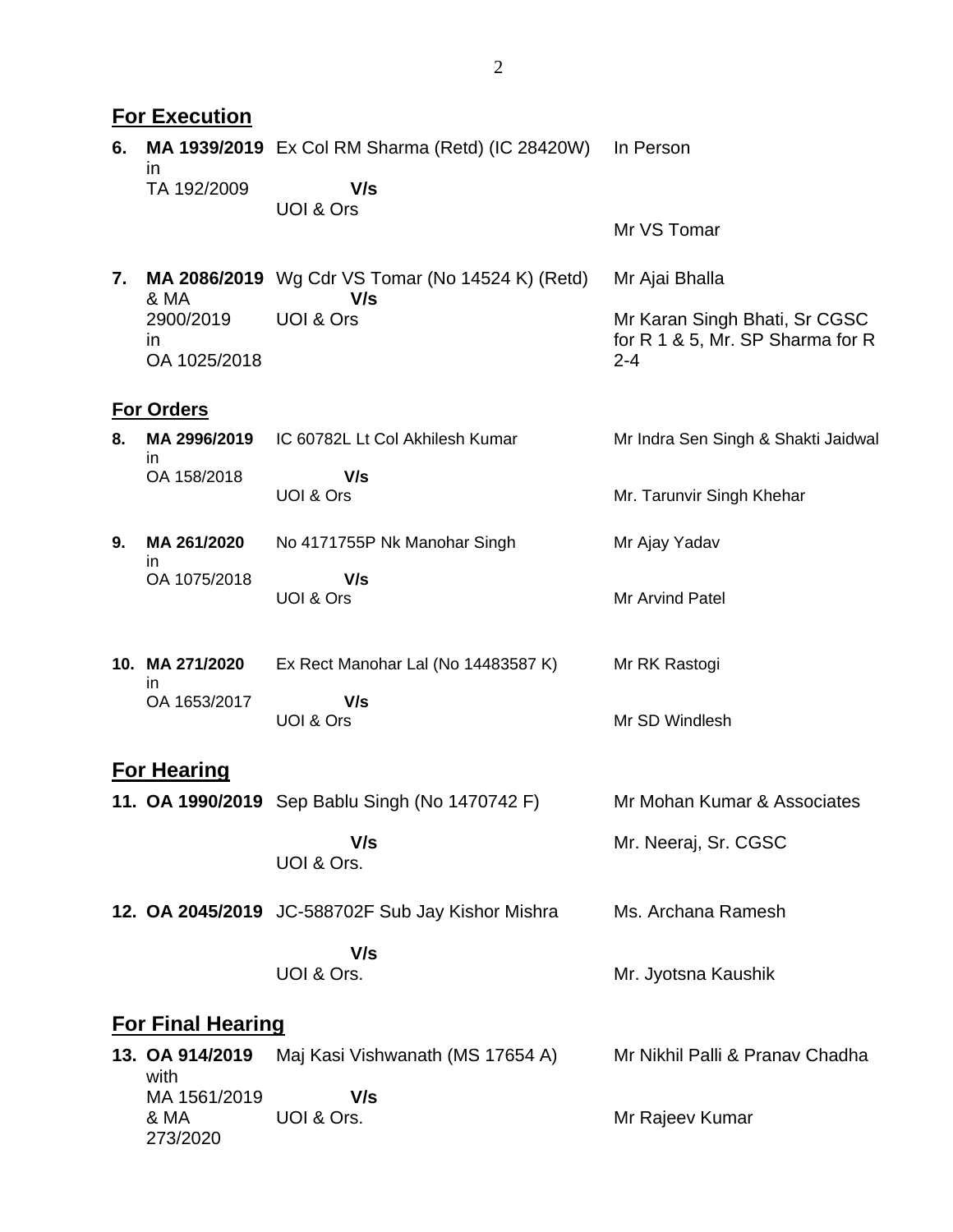**14. OA 1398/2019** Nb Sub Muralidharan B (JC 768203 P) Mr Ajit Kakkar & Associates

> **V/s** UOI & Ors.

Mr. Tarunvir Singh Khehar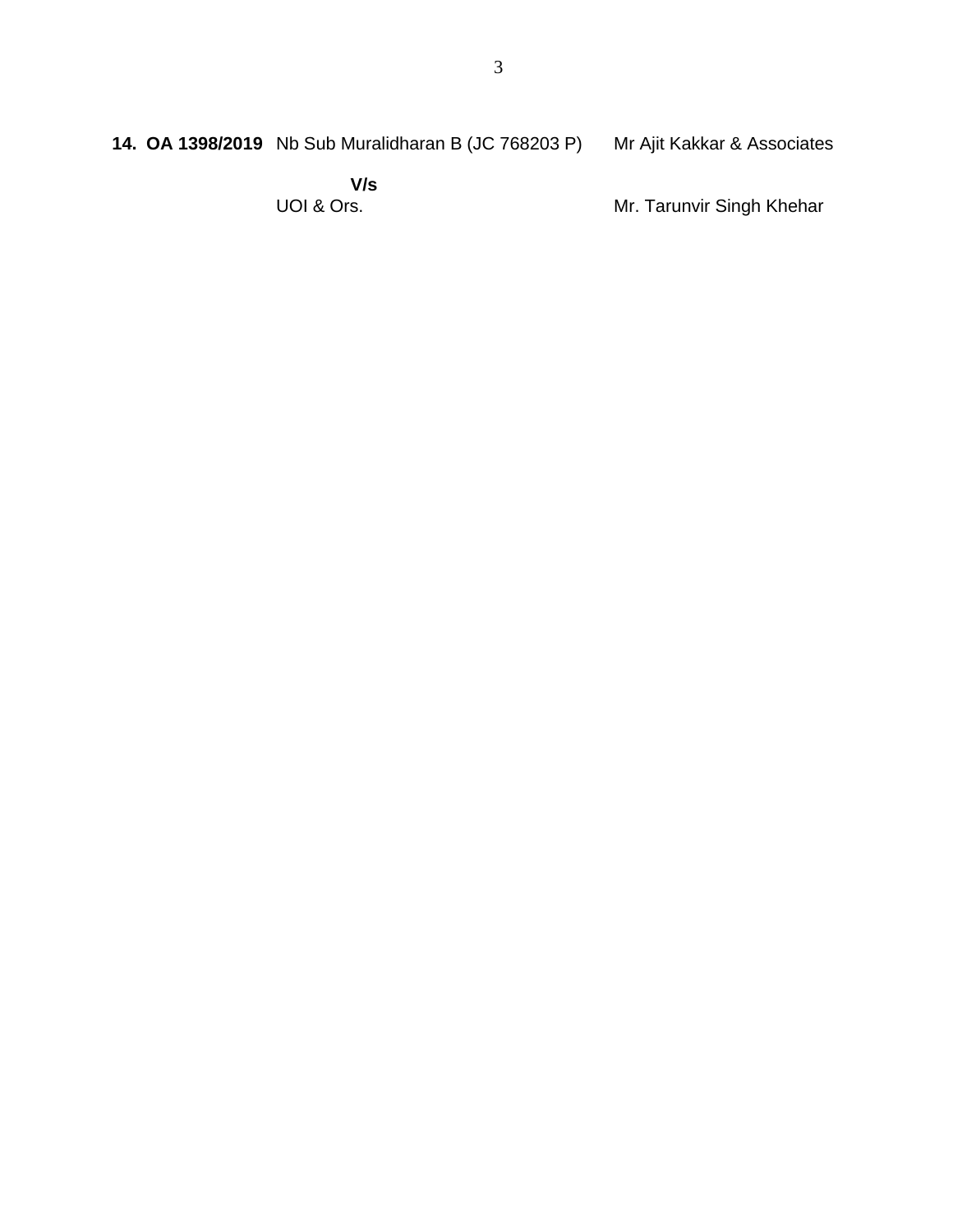## **ARMED FORCES TRIBUNAL, PRINCIPAL BENCH, NEW DELHI LIST OF BUSINESS**

**Date: 04-02-2020**

**Timing: 10:30 AM to 01.00 PM & 02.00 PM to 04.30 PM**

### **COURT No. 2 (Ground Floor)**

#### **CORAM:**

#### **HON'BLE MS. JUSTICE SUNITA GUPTA HON'BLE AIR MARSHAL B.B.P. SINHA**

| <u>S.</u><br><u>No.</u> | <u>Case No.</u>                    | <b>Parties Name</b>                                                           | <b>Advocate for Petitioner /</b><br><b>Respondents</b> |
|-------------------------|------------------------------------|-------------------------------------------------------------------------------|--------------------------------------------------------|
|                         | For Judgement                      |                                                                               |                                                        |
| 1.                      | OA 520/2014                        | Sepoy Bijendra Singh Kushwah                                                  | Ms. Archana Ramesh                                     |
|                         |                                    | V/s<br>UOI & Ors.                                                             | <b>Mr Arvind Patel</b>                                 |
|                         | <b>For Admission</b>               |                                                                               |                                                        |
| $\mathbf{2}$            | with                               | <b>OA 1692/2019</b> SS-27055 Capt J K Verma (Retd.) Mr. Virender Singh Kadian |                                                        |
|                         | MA 2621/2019                       | V/s<br>UOI & Ors.                                                             | Ms Jyotsna Kaushik                                     |
| 3.                      | OA 1693/2019<br>with               | Ex Cfn Bhawan Singh (No<br>14518702)                                          | Mr Rajesh Nandal & Manoj Kr Gupta                      |
|                         | MA 2623/2019                       | V/s                                                                           | Mr Karan Singh Bhati, Sr CGSC                          |
|                         |                                    | UOI & Ors.                                                                    |                                                        |
| 4.                      | OA 235/2020<br>with                | IC24371F Brig Sunil Arora (Retd)                                              | Mr Sukhjinder Singh                                    |
|                         | MA 260/2020                        | V/s<br>UOI & Ors.                                                             | None                                                   |
| 5.                      | OA 236/2020<br>with<br>MA 269/2020 | Ex JWO Sudhakar Tukaram Rudrakar Mr. Ajit Kakkar<br>$(660592-F)$              |                                                        |
|                         |                                    | V/s<br>UOI & Ors.                                                             | None                                                   |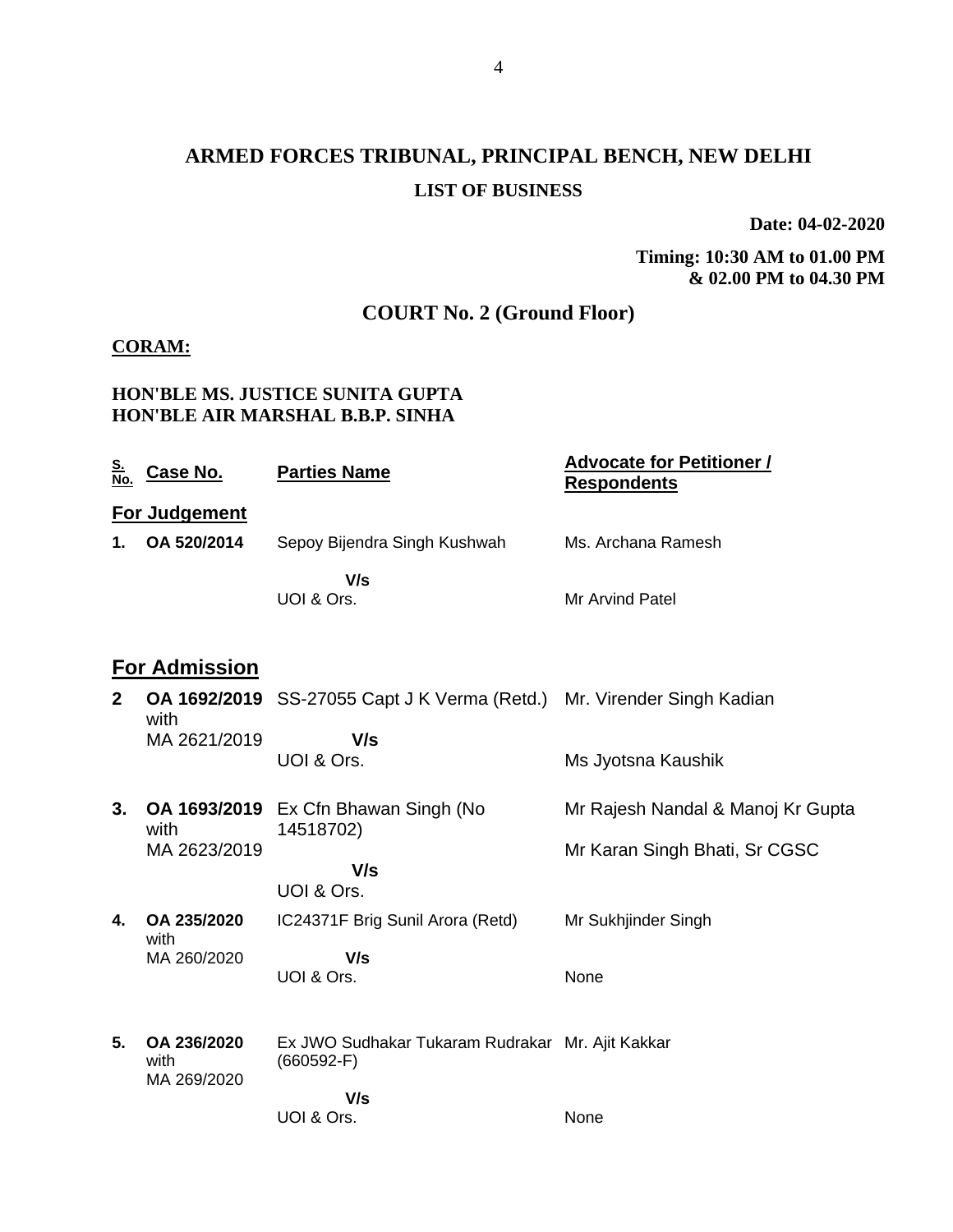| 6. | OA 237/2020                              | Gp Capt JS Jakhar (No 19370) (Retd)                                        | Mr Manoj Kr Gupta, JP Sharma &<br>Banvendra Singh Gandhar |
|----|------------------------------------------|----------------------------------------------------------------------------|-----------------------------------------------------------|
|    |                                          | V/s<br>UOI & Ors.                                                          | None                                                      |
| 7. | OA 238/2020<br>with                      | No. 619845 WO Manbir Singh (Retd.)                                         | Mr. Manoj Kr Gupta                                        |
|    | MA 275/2020                              | V/s<br>UOI & Ors.                                                          | None                                                      |
| 8. | OA 240/2020                              | Sgt Parmendra Kumar Singh (Retd.)<br>(795912)                              | Mr. Manoj Kr Gupta                                        |
|    |                                          | V/s<br>UOI & Ors.                                                          | None                                                      |
|    | <b>Pleadings not complete</b>            |                                                                            |                                                           |
| 9. |                                          | OA 1545/2016 Ex Hav (Hony Nb sub) Arvind<br>Mohan & Ors.                   | Mr.Anil Srivastava & Associates                           |
|    |                                          | V/s<br>UOI & Ors.                                                          | Mr Ashok Chaitanya                                        |
|    | 10. OA 1333/2018                         | Disabled War Veterans (India)<br>Regd. & Anr, Thru its president &<br>Ors. | Mr.Jaideep Singh                                          |
|    |                                          | V/s<br>UOI & Ors.                                                          | Dr. Vijendra Singh Mahndiyan                              |
|    | 11. OA 1430/2018                         | No.181916-Y Ex Chear Sudhir Kumar Mr V S Kadian<br>Sharma & Ors.           |                                                           |
|    |                                          | V/s<br>UOI & Ors.                                                          | Mr. Shyam Narayan                                         |
|    | 12. OA 1925/2018<br>with<br>MA 2128/2018 | JC-330182M Ex Sub Maj PV<br>Kadyan                                         | Mr. Manoj Kr Gupta                                        |
|    |                                          | V/s<br>UOI & Ors.                                                          | Mr. Prabodh Kumar                                         |
|    | 13. OA 440/2019                          | Ex NC(E) Vijay Pal Balmiki                                                 | Mr. Praveen Kumar                                         |
|    |                                          | V/s<br>UOI & Ors.                                                          | Mr. Y P Singh                                             |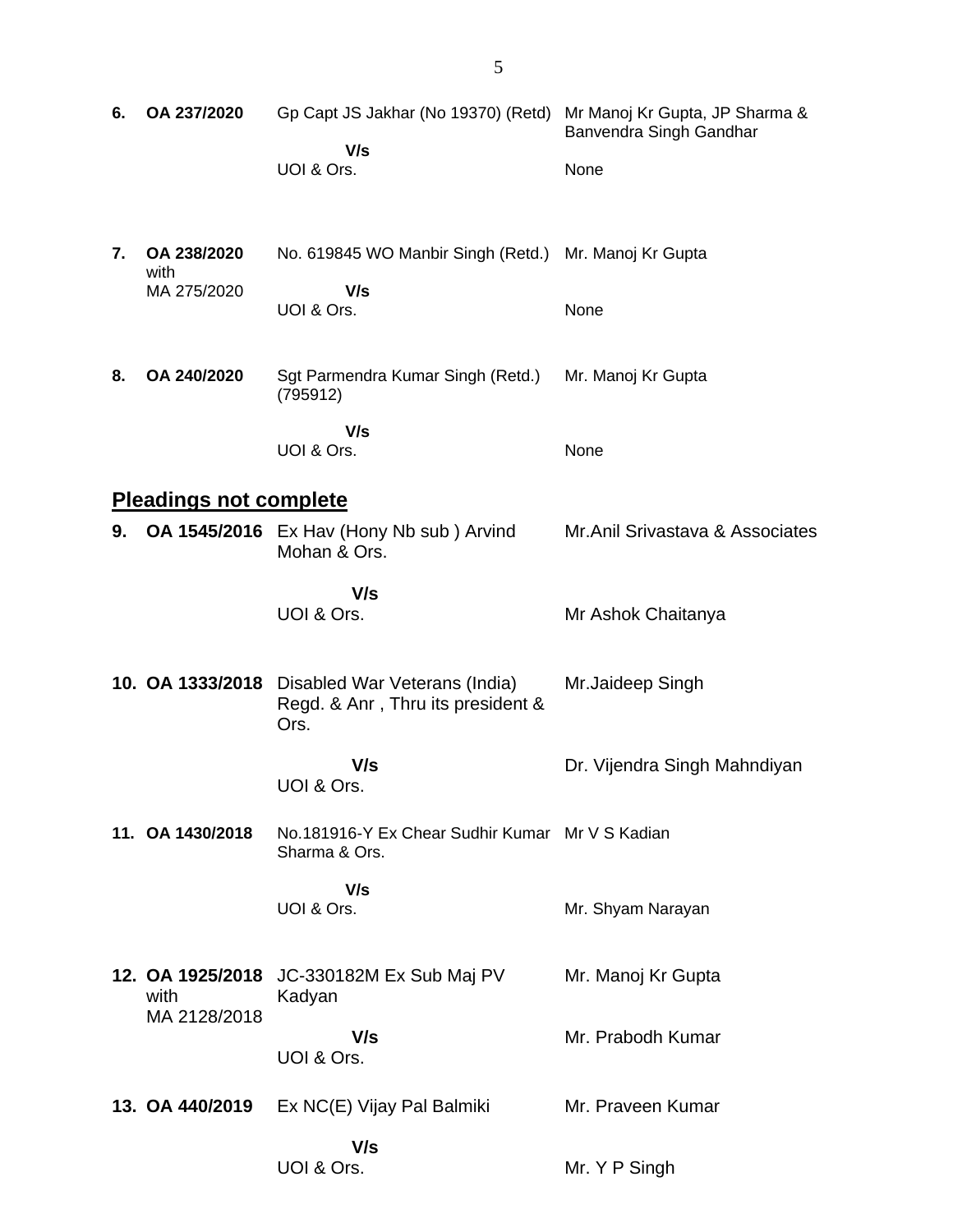| 14. OA 445/2019<br>with<br>MA 1005/2019 | Ex (HFO) Balbir Singh Bisht (No<br>244727 G)                          | Mr Praveen Kumar                   |
|-----------------------------------------|-----------------------------------------------------------------------|------------------------------------|
|                                         | V/s<br>UOI & Ors.                                                     | Mr. J S Yadav                      |
|                                         |                                                                       |                                    |
| 15. OA 453/2019                         | Ex JWO Rathindra Nath Roy (680254- Mr. Ajit Kakkar & Associates<br>T) |                                    |
|                                         | V/s                                                                   |                                    |
|                                         | UOI & Ors.                                                            | Mr. Rajiv Kumar                    |
|                                         | 16. OA 1137/2019 Cdr Sudesh Kumar Sharma (Retd) Mr Ved Prakash        |                                    |
|                                         | (No 89123 A)                                                          |                                    |
|                                         | V/s                                                                   |                                    |
|                                         | UOI & Ors.                                                            | Mr. Arvind Patel                   |
| 17. OA 2160/2019                        | JC-805871L Nb Sub Jagdish                                             | Mr. Indra Sen Singh/Abhishek Singh |
| with<br>MA 200/2020                     | Kumar                                                                 |                                    |
|                                         | V/s                                                                   |                                    |
|                                         | UOI & Ors.                                                            | Mr. Prabodh Kumar                  |
|                                         |                                                                       |                                    |
| <b>For Execution</b>                    |                                                                       |                                    |
| 18. MA 720/2019<br><i>in</i>            | Ex Hav (H/Nb/Sub) Parbhu Ram<br>(No 03146623A)                        | Mr Randhir Singh Kalkal            |
| OA 1627/2016                            |                                                                       |                                    |
|                                         | V/s                                                                   |                                    |

### **Miscellaneous**

UOI & Ors

|              | 19 MA 1162/2019 Ex Nk Satbir Singh (No                        | Mr. V S Kadian & U S Maurya |
|--------------|---------------------------------------------------------------|-----------------------------|
| & MA         | 10480363A deceased) Through                                   |                             |
| 1163/2019    | widow Paramjit Kaur                                           |                             |
| $\mathsf{I}$ | V/s                                                           |                             |
| OA 90/2016   | UOI & Ors                                                     | Mr. S D Windlesh            |
|              |                                                               |                             |
|              | 20 $MA$ $4A44/2040$ $H$ $Cdx$ D $V$ righno $M$ urthy $(Dctd)$ | Mr. Culchiinder Cinah       |

Mr. Harish V Shankar

| х.           | Ors. |                                                                                                    |
|--------------|------|----------------------------------------------------------------------------------------------------|
| MA 1424/2019 |      |                                                                                                    |
|              | V/s  | Mr. Harish V Shankar                                                                               |
|              |      |                                                                                                    |
|              |      | 20. MA 1411/2019 Lt Cdr R Krishna Murthy (Retd.) & Mr. Sukhjinder Singh<br>OA 1954/2017 UOI & Ors. |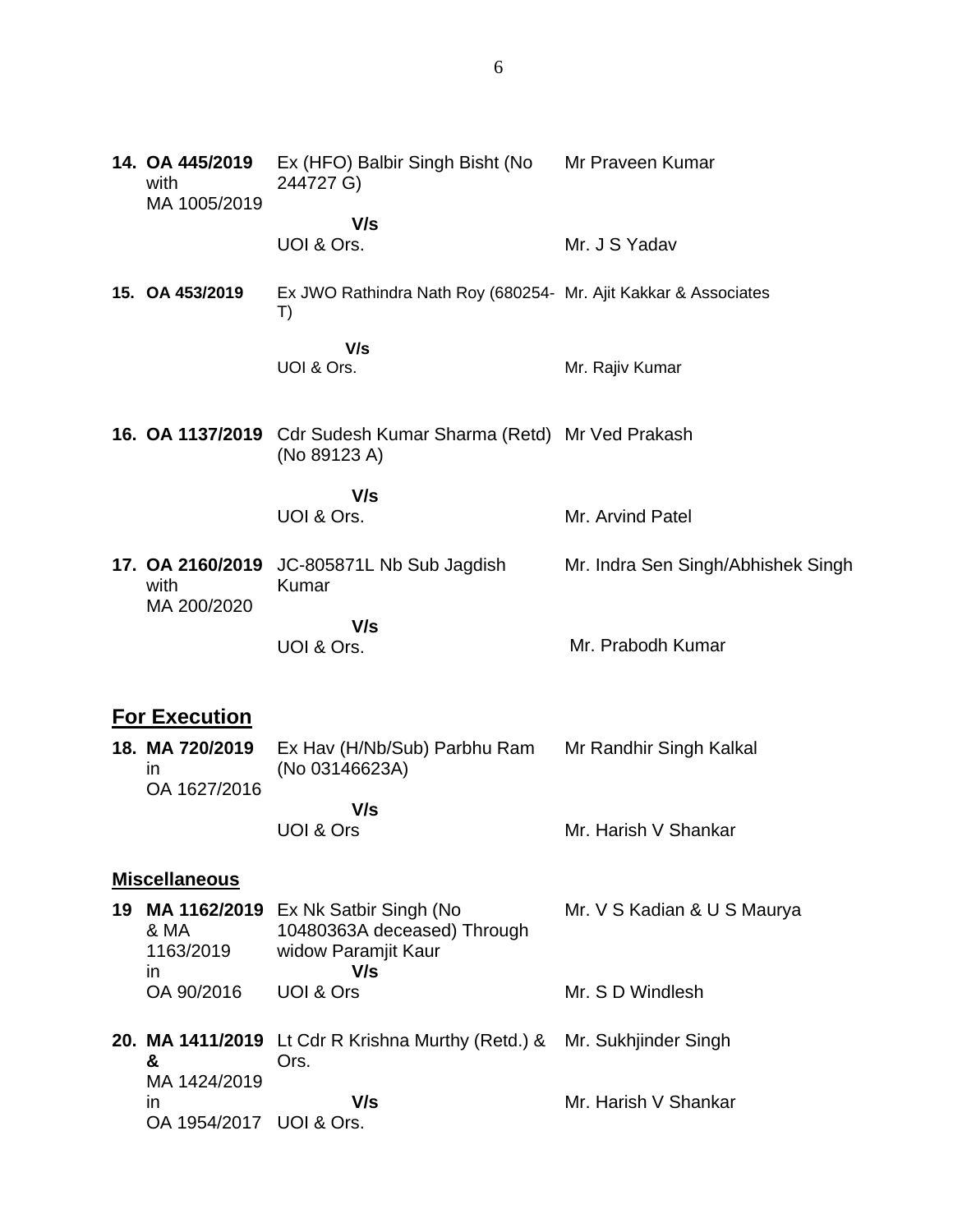| 21. MA 266/2020<br>in                   | Lt Col MS Bedi (IC-24803) (Retd) Mr Indra Sen Singh                    |                              |  |  |
|-----------------------------------------|------------------------------------------------------------------------|------------------------------|--|--|
| MA 2380/2019<br>in.<br>OA 535/2016      | V/s<br>UOI & Ors                                                       | Mr Prabodh Kumar             |  |  |
| 22. MA 270/2020<br>ın                   | No. 2872730-P Ex Nk Ami Lal                                            | Mr. J P Sharma & Associates  |  |  |
| OA 1438/2018                            | V/s<br>UOI & Ors.                                                      | Mr Shyam Narayan             |  |  |
| 23. MA 272/2020<br>in.                  | Capt C S Panda (70275R)                                                | Mr. Sukhjinder Singh         |  |  |
| OA 69/2018                              | V/s<br>UOI & Ors.                                                      | Dr Vijendra Singh Mahndiyan  |  |  |
| 24. MA 274/2020                         | Capt (TS) Sanjiv Malhotra (02302-F) Mr. Sukhjinder Singh               |                              |  |  |
| in.<br>OA 1335/2017                     | V/s<br>UOI & Ors.                                                      | Mr SP Sharma                 |  |  |
| <b>Pleadings are completed</b>          |                                                                        |                              |  |  |
| 25. OA 581/2018<br>with                 | No.14238461N Ex Hav Subhash Mr. S M Dalal<br>Chand                     |                              |  |  |
| MA 2156/2018                            | V/s<br>UOI & Ors.                                                      | Dr. Vijendra Singh Mahndiyan |  |  |
| 26. OA 714/2018<br>with<br>MA 1811/2019 | Lt Col Resham Singh (SL-5099) Mr. I S Yadav<br>(Retd)                  |                              |  |  |
|                                         | V/s<br>UOI & Ors.                                                      | Mr JS Yadav                  |  |  |
| 27. OA 917/2018<br>with<br>MA 783/2018  | Ex Rect Kushal Singh Gorkha (N0 Mr Virender Singh Kadian<br>5050312-F) |                              |  |  |
|                                         | V/s<br>UOI & Ors.                                                      | Mr. S P Sharma               |  |  |
|                                         | 28 OA 1316/2018 Ex Rect Vikash Sangwan                                 | Mr. Ajit Kakkar              |  |  |
|                                         | V/s<br>UOI & Ors.                                                      | Mr. Anil Kumar Gautam        |  |  |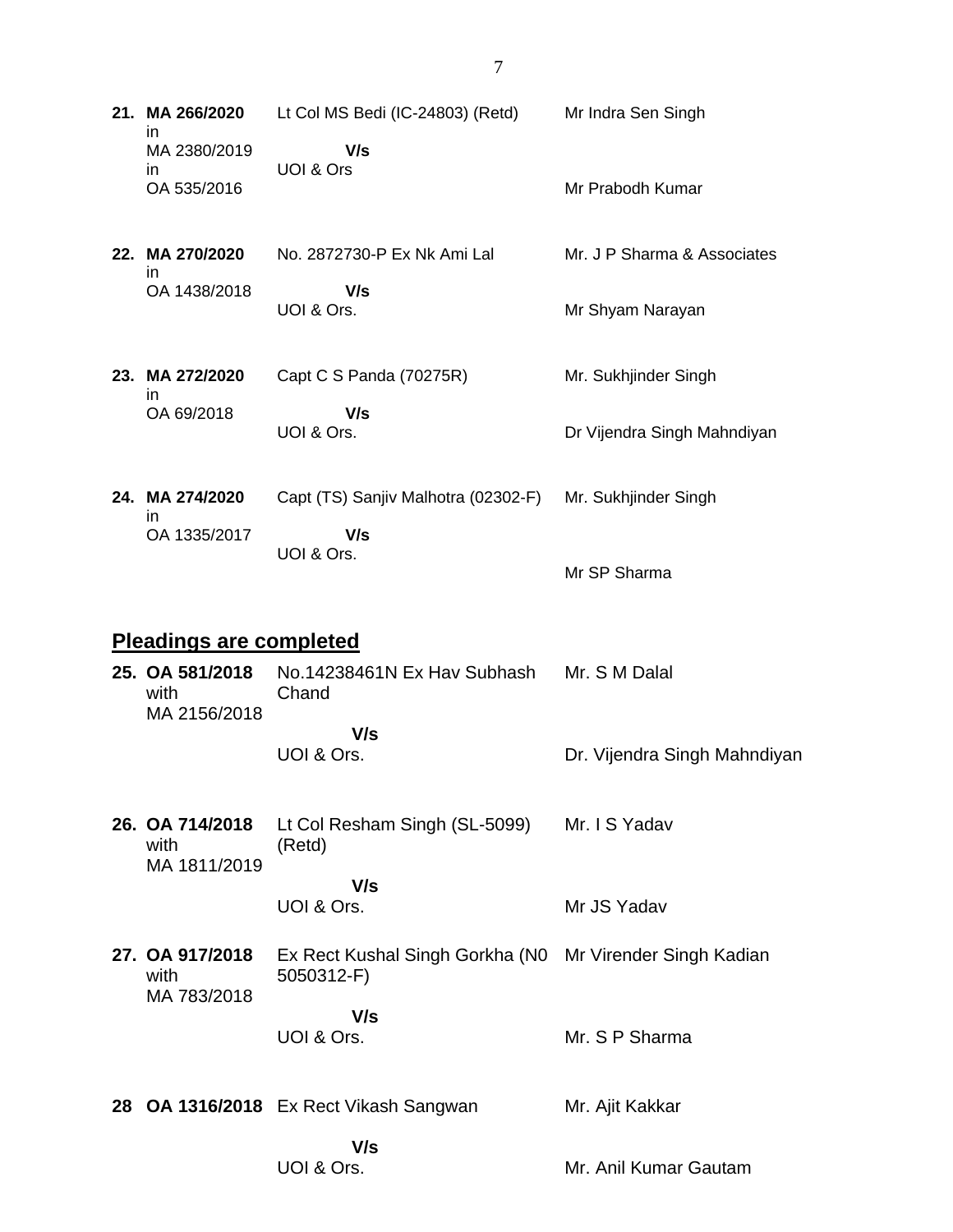## **For Final Hearing**

**29. OA 1948/2018** Cdr Narender Kumar (No 80147A) Mr Shakti Jaidwal & Indra Sen Singh

 **V/s** UOI & Ors. Mr. Tarunvir Singh Khehar

#### **Part Heard**

| 30. OA (Appeal)<br>1922/2018                             | N. 4576674M Hav Sham Das D Thru<br>his wife Mrs. Raji Nair | Mr. Anand Kumar                                                         |
|----------------------------------------------------------|------------------------------------------------------------|-------------------------------------------------------------------------|
| with<br>MA 2125/2018<br>& MA<br>3309/2019<br>(End of Bd) | V/s<br>UOI & Ors.                                          | Mr. Karan Singh Bhati, Sr. CGSC with Mr<br><b>Tarunvir Singh Khehar</b> |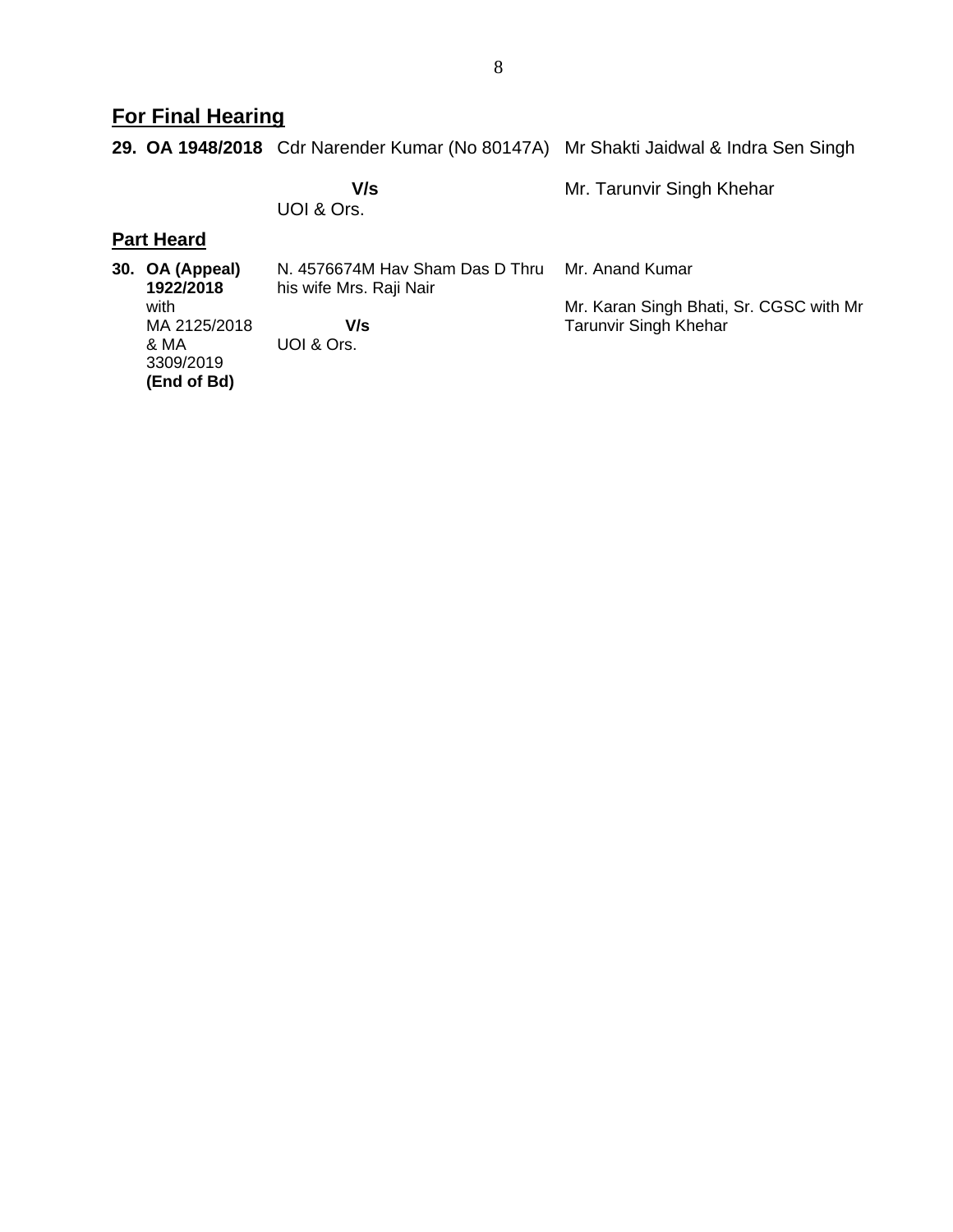# **ARMED FORCES TRIBUNAL, PRINCIPAL BENCH, NEW DELHI LIST OF BUSINESS**

**Date: 04-02-2020**

**Timing: 11:00 AM**

### **PRINCIPAL REGISTRAR COURT**

|    | S. No. Case No.                       | <b>Parties Name</b>                                                          | <b>Advocate for Petitioner /</b><br><b>Respondents</b> |
|----|---------------------------------------|------------------------------------------------------------------------------|--------------------------------------------------------|
|    | <b>For Appearance/Direction</b>       |                                                                              |                                                        |
| 1. | OA 1586/2018                          | Ex Sig/man Prabhat Ranjan Srivastav Mr. Kshatrshal Raj                       |                                                        |
|    |                                       | V/s<br>UOI & Ors.                                                            | Mr. J S Rawat                                          |
| 2. | OA 1780/2018<br>with<br>MA 1909/2019  | Sh. V Sundaresan Ex CHEAP<br>(50177)                                         | Mr. S Ramamani                                         |
|    |                                       | V/s                                                                          |                                                        |
|    |                                       | UOI & Ors.                                                                   | Mr. Shyam Narayan                                      |
| 3. | OA 387/2019<br>with<br>MA 934/2019    | Gp Capt (TS) IVR Rao (Retd) (No<br>17749)                                    | Mr Ajai Bhalla                                         |
|    |                                       | V/s                                                                          |                                                        |
|    |                                       | UOI & Ors.                                                                   | Mr. K K Tyagi                                          |
| 4. | OA 592/2019                           | Ex Hony Nb Sub Lal Singh Yadav (No Mr BS Chaudhary and Jasbir<br>14329528 P) | Chaudhary                                              |
|    |                                       | V/s                                                                          |                                                        |
|    |                                       | UOI & Ors.                                                                   | Mr. S D Windlesh                                       |
| 5. | OA 597/2019<br>with                   | No 667429A Ex MWO Jai Kanwar                                                 | Mr. VS Kadian                                          |
|    | MA 1168/2019                          | V/s                                                                          |                                                        |
|    |                                       | UOI & Ors.                                                                   | Dr. Vijendra Singh Mahndiyan                           |
| 6. | OA 598/2019<br>with<br>MA 1169/2019 & | Ex JWO Brijmohan Verma (No<br>653067)                                        | Mr Virender Singh Kadian                               |
|    | 179/2020                              | V/s                                                                          |                                                        |
|    |                                       | UOI & Ors.                                                                   | Mr. Prabodh Kumar                                      |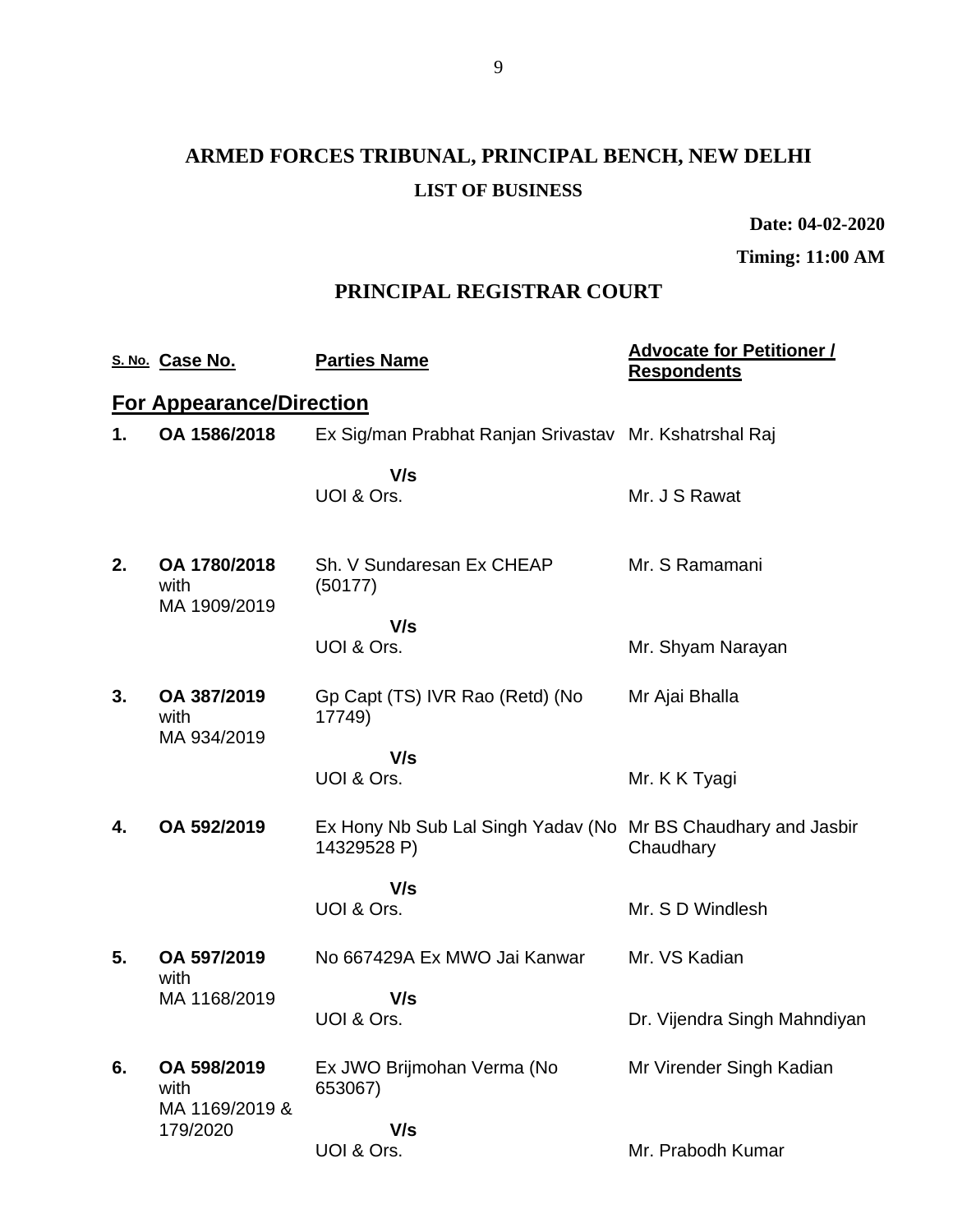| 7.  | OA 599/2019<br>with<br>MA 1170/2019 & | Smt. Jamana Devi Wd/o Late Gdr<br>Suresh Kumar (2680382-K)    | Mr. S M Dalal                                  |
|-----|---------------------------------------|---------------------------------------------------------------|------------------------------------------------|
|     | 2901/2019                             | V/s<br>UOI & Ors.                                             | Ms. Jyotsna Kaushik                            |
| 8.  | OA 608/2019                           | Ex JWO Dharmendra Prasad (No<br>749933L)                      | Mr. Mohammed Mujeeb                            |
|     |                                       | V/s<br>UOI & Ors.                                             | Mr Rajesh kumar Das                            |
| 9.  | OA 615/2019                           | Ex Sgt Kawalesh Kumar Singh<br>$(774149-R)$                   | Mr. Omprakash Kr Srivastava &<br>Vinay Makhija |
|     |                                       | V/s                                                           |                                                |
|     |                                       | UOI & Ors.                                                    | Mr. Ashok Chaitanya                            |
| 10. | OA 756/2019<br>with<br>MA 1357/2019 & | Ex ERA-2 Alok Kumar Kundu (No<br>180491H)                     | Mr. Ved Prakash                                |
|     | 210/2020                              | V/s<br>UOI & Ors.                                             | Dr. Vijendra Singh Mahndiyan                   |
| 11. | OA 784/2019<br>with                   | No. 931587-S Ex Cpl Rakesh Kumar                              | Mr. Gyan Chandra Tripathi                      |
|     | MA 1384/2019                          | V/s<br>UOI & Ors.                                             | Mr. Karan Singh Bhati, Sr.<br><b>CGSC</b>      |
| 12. | OA 819/2019                           | No 2608014Y Hav/PA Prabu Dass AS Mr. Indra Sen Singh/Abhishek | Singh                                          |
|     |                                       | V/s<br>UOI & Ors.                                             | Mr. Shyam Naraya                               |
| 13. | OA 966/2019                           | Ex JWO Yogendra Prasad Gupta (No Mr. Baljeet Singh<br>638266) |                                                |
|     |                                       | V/s<br>UOI & Ors.                                             | Mr. Shyam Narayan                              |
| 14. | OA 1034/2019                          | Ex Nk Ram Singh (No 1471342 F)                                | Mr Virender Singh Kadian                       |
|     |                                       | V/s<br>UOI & Ors.                                             | Mr. Shyam Narayan                              |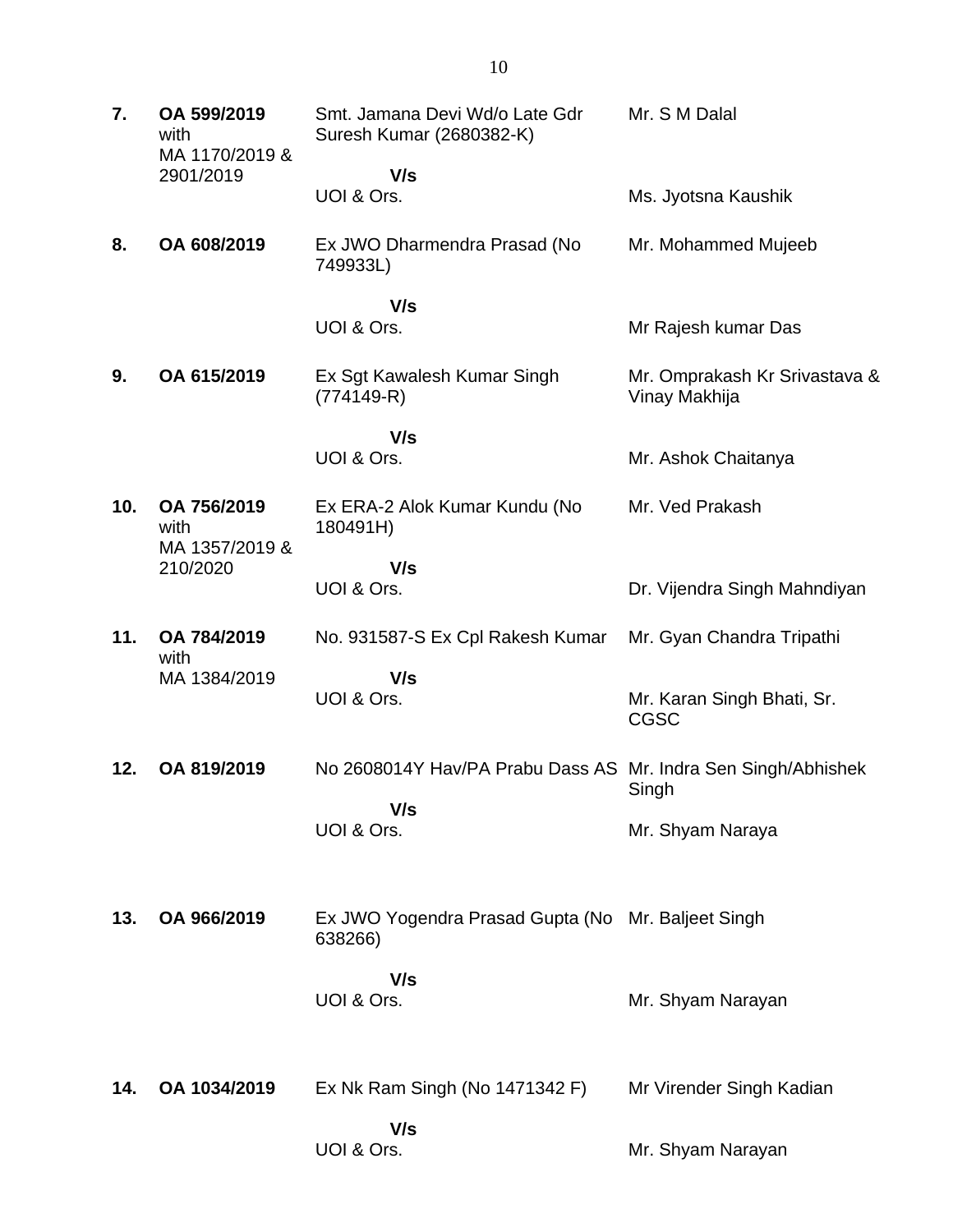| 15. | OA 1185/2019<br>with<br>MA 1928/2019   | Ex LS QA II Kavinder Kumar (No<br>133009 W)            | Mr Ved Prakash               |
|-----|----------------------------------------|--------------------------------------------------------|------------------------------|
|     |                                        | V/s<br>UOI & Ors.                                      | Mr. Avdhesh Kumar            |
|     |                                        |                                                        |                              |
| 16. | OA 1186/2019                           | No. 4077680-K Nk (MACP Hav)<br>Prabhakar Kala (Retd.)  | Mr. Manoj Kr Gupta           |
|     |                                        | V/s<br>UOI & Ors.                                      | Mr. Arvind Patel             |
| 17. | OA 1187/2019<br>with<br>MA 1931/2019 & | No. 107933B Ex RO-II Harish<br>Chandra Tripathi        | Mr. Virender Singh Kadian    |
|     | 2955/2019                              | V/s<br>UOI & Ors.                                      | Dr. Vijendra Singh Mahndiyan |
| 18. | OA 1189/2019                           | IC-36913M Maj Gen Lalit Kumar<br>Rampal (VSM) (Retd)   | Mr. SM Dalal                 |
|     |                                        | V/s<br>UOI & Ors.                                      | Mr SD Windlesh               |
| 19. | OA 1193/2019                           | No. 743146-H Ex Sgt NK Pandey                          | Mr. Virender Singh Kadian    |
|     | with<br>MA 1935/2019                   | V/s<br>UOI & Ors.                                      | Mr. Y P Singh                |
| 20. | OA 1195/2019<br>with                   | IC-55043P Lt Col Rubeen Garg                           | Mr. Chaitanya Agarwal        |
|     | MA 1937/2019 &<br>235/2020             | V/s<br>UOI & Ors.                                      | Ms. Jyotsna Kaushik          |
| 21. | OA 1286/2019<br>with<br>MA 2013/2019   | Ex Nk (TS) GJ Ramasubba Reddy<br>(No 2802374 H)        | Mr Ajit Kakkar & Associates  |
|     |                                        | V/s<br>UOI & Ors.                                      | Mr. Shyam Narayan            |
| 22. | OA 1716/2019                           | Sqn Ldr Devinder Pal Singh Poonia<br>(Retd) (No 31208) | Mr Baljeet Singh             |
|     |                                        | V/s<br>UOI & Ors.                                      | Mr. Satya Ranjan Swain       |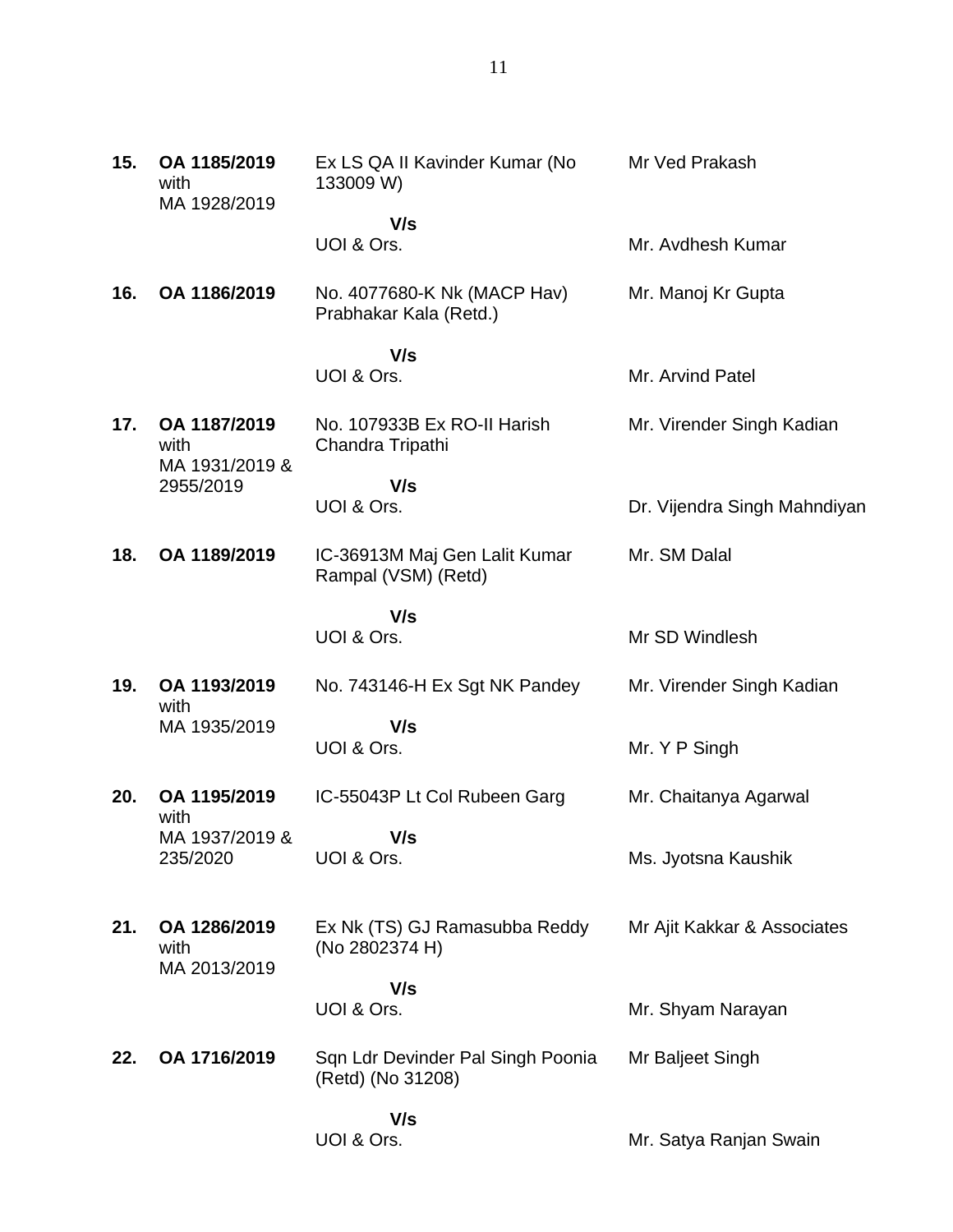| 23. | OA 1719/2019                         | Ex JWO Shahi Bhushan Mishra (No<br>677758 R)                       | Mr Virender Singh Kadian  |
|-----|--------------------------------------|--------------------------------------------------------------------|---------------------------|
|     |                                      | V/s<br>UOI & Ors.                                                  | Mr. V Pattabhi Ram        |
| 24. | OA 1720/2019                         | Ris Maj Ram Laxman Mali (JC<br>797418 W)                           | Mr Virender Singh Kadian  |
|     |                                      | V/s<br>UOI & Ors.                                                  | Mr. Neeraj, Sr. CGSC      |
| 25. | OA 1721/2019                         | Lt Col Hari Om Tripathi (IC 55022 Y)                               | Mr SS Pandey & Associates |
|     |                                      | V/s<br>UOI & Ors.                                                  | Mr. Jyotsna Kaushik       |
| 26. | OA 1723/2019<br>with<br>MA 199/2020  | No 14558869M Ex Hav Naresh<br>Kumar                                | Mr. Virender Singh Kadian |
|     |                                      | V/s<br>UOI & Ors.                                                  | Mr. Prabodh Kumar         |
| 27. | OA 2089/2019<br>with                 | No. 4187885-F Ex Rect Sunder Singh Mr. S M Dalal                   |                           |
|     | MA 2992/2019                         | V/s<br>UOI & Ors.                                                  | Mr. Anil Kumar Gautam     |
| 28. | OA 2090/2019<br>with<br>MA 2993/2019 | Capt (TS) Pavan Kumar Singh (Retd) Mr OS Punia<br>(No 70239H)      |                           |
|     |                                      | V/s<br>UOI & Ors.                                                  | Mr. Satya Ranjan Swain    |
| 29. | OA 2092/2019                         | Ex NC(E) MA Ramesh (NO 820338)                                     | Mr Baljeet Singh          |
|     |                                      | V/s<br>UOI & Ors.                                                  | Mr. Y P Singh             |
| 30. | OA 2103/2019<br>with<br>MA 221/2020  | Ex Nk Ratan Lal Khatik (No 14463213 Mr Virender Singh Kadian<br>M) |                           |
|     |                                      | V/s<br>UOI & Ors.                                                  | Mr. Prabodh Kumar         |